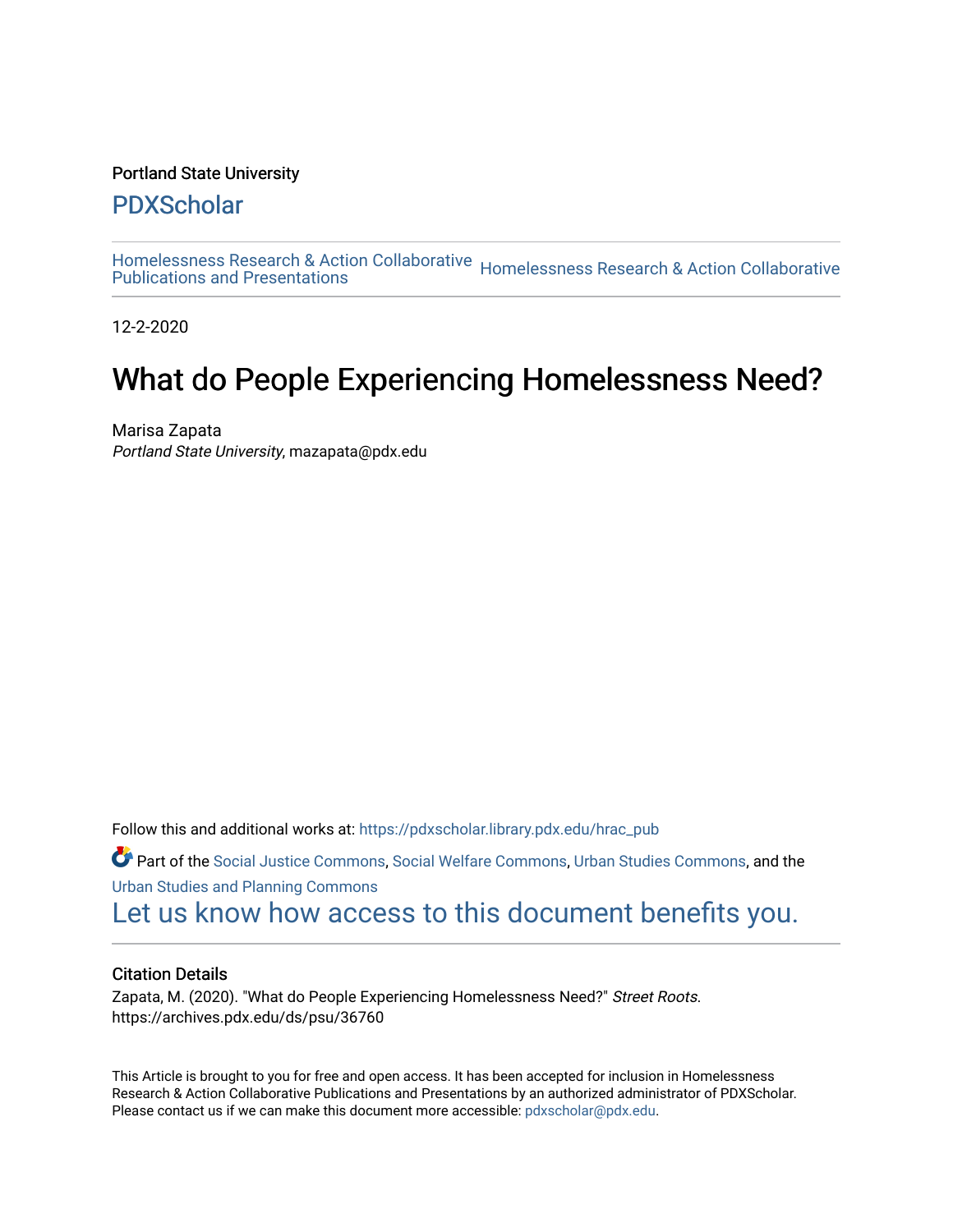

*Tents are set up in Portland's Old Town neighborhood. (Photo by Joanne Zuhl)*

# Opinion | What do people experiencing homelessness need?

A survey in Portland reveals profound racial disparities even in basic answers about where people sleep

by **[Marisa A. Zapata](https://www.streetroots.org/users/marisa-zapata)** | 2 Dec 2020

Every two years, homeless service providers and volunteers spread out across their communities to conduct a census of people experiencing homelessness. They ask basic questions about demographics and experiences of people sleeping on the streets or in shelters. For people who are unsheltered, this count may be the only time their stories get reflected in a large data set.

This Point in Time survey reconfirms what we already know: There are dramatic disparities for people of color experiencing homelessness, on the street and in shelters, when compared to people who are white. But what it fails to tell us is what people experiencing homelessness need, want and are concerned about, which gives clues to what solutions might be effective. What do communities of color need? What does everyone experiencing homelessness need? You won't find that in the Point in Time count.

Knowing what people experiencing homelessness need is even more critical now. The answers could influence how approximately \$2.5 billion is spent to support people experiencing homelessnes over the next 10 years. Voters approved the Metro Supportive Housing Services measure to help people experiencing homelessness access and keep their housing, and now Multnomah County must complete a local implementation plan to show how it will spend the funds. So back to our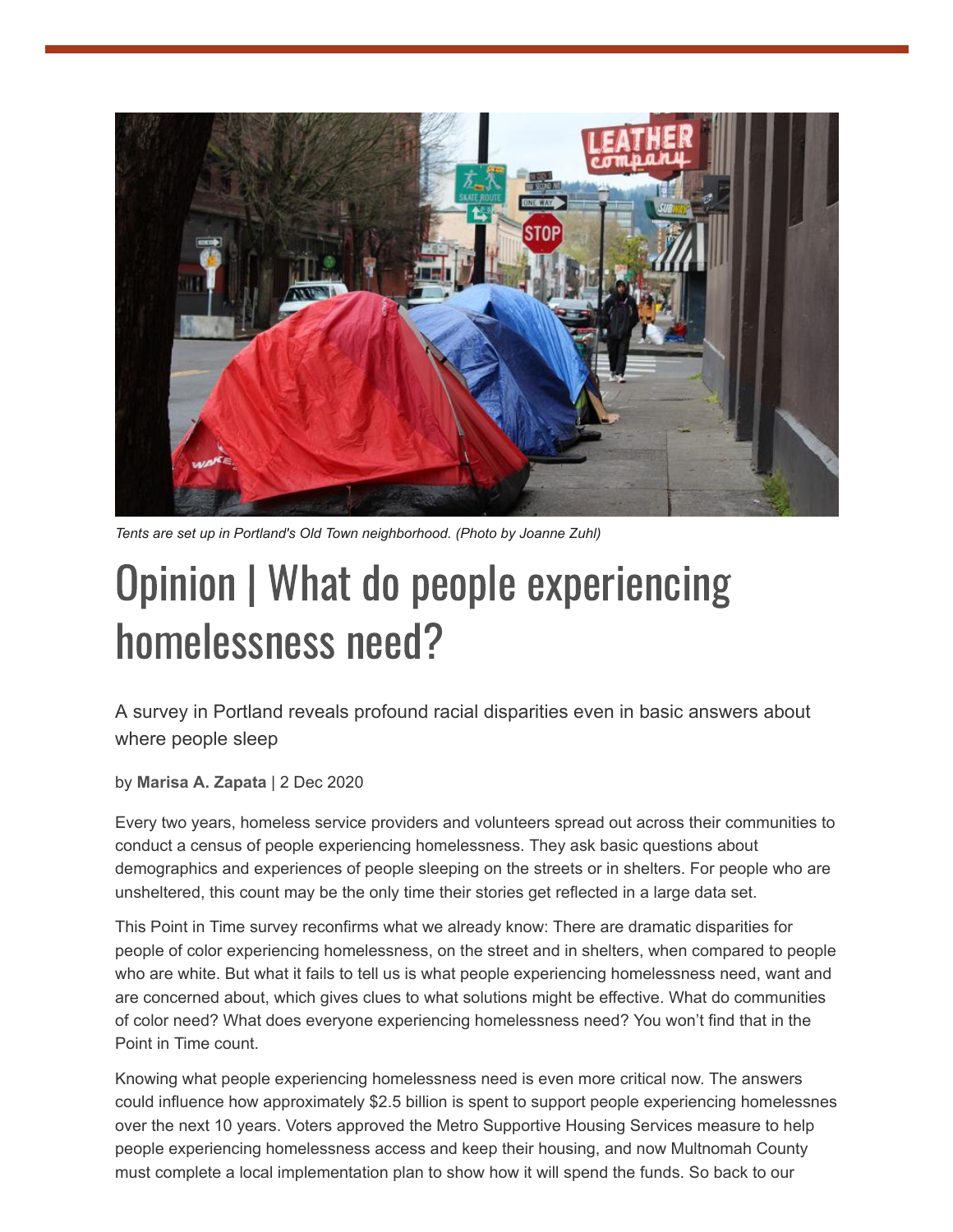question: What do people experiencing homelessness actually need to live their lives fully and move into housing?

To help answer these questions, Portland State University's Homelessness Research & Action Collaborative worked with the Joint Office of Homeless Services, Shannon Singleton**[\\*](#page-3-0)**, and our friends at Street Roots to survey people who are living unsheltered to better understand what's working and what's not. Because of the racial disparities that we know exist, we set out to create and administrate a survey that would also ask these questions with a focus on people of color.

### Other surveys

- Believe our stories and listen: [Perspectives on first response on](https://www.streetroots.org/news/2019/09/19/believe-our-stories-and-listen-perspectives-first-response-streets) the streets
- Moving into motels, hotels is top [choice of unhoused people during](https://www.streetroots.org/news/2020/05/22/survey-moving-motels-hotels-top-choice-unhoused-people) pandemic

In all, 383 people took the rapidly deployed and quickly crafted survey over the course of two weeks. Nearly 40% of those surveyed identified as people of color with the highest representation among Black people and Native Americans.**[\\*\\*](#page-3-0)**

The results of the survey reveal profound racial disparities even in basic answers about who accesses shelter or who pitches tents. More than 1 in 4 people of color slept on the streets without a tent compared to only 1 in 10 people who are white. In addition, people of color were less likely to access shelters. That's

a stark difference in how people of color experience unsheltered homelessness and an important distinction.

For people of color, the importance of acceptance, and the concerns about discrimination dominated many survey questions. When asked "What would make you feel more supported in community?" Native Americans listed "fewer incidents of racial descrimination" almost as frequently as food. This is a clear message: 'I need to not be discriminated against at the same level as I need food for survival.' Belonging to the group and being accepted means survival, not only in terms of who gets resources but also in terms of acknowledging basic human dignity.

Similarly, Black community members listed having more positive neighbor interactions almost as often as food in what would make them feel supported. For Black people, apprehension about racism was strongly tied to worries about moving back into housing. Racism from the property manager and living with people who were not Black were second and third only to losing housing itself.

When we asked "How do you know that a place or organization will understand your racial identity?" The most frequent answers included "people who work there look like you," "you feel accepted for who you are," and "you do not experience racism or discrimination." Latinos and Native Americans listed "people who work there talk like you" even more frequently than the need for workers who look like them. Just as important for Native Americans was "your concerns about how you are treated because of your race or ethnicity are acted on."

Defying stereotypes, people of color across the board reported that having access to a therapist in the following week would make them feel more supported. In the previous week, only 8% felt supported by a therapist. For the next week? Twenty-two percent of people of color believed that a therapist could help them. Similar rates played out for health care providers and case workers. People of color imagined a world where the support and help they needed existed, and they engaged in those services.